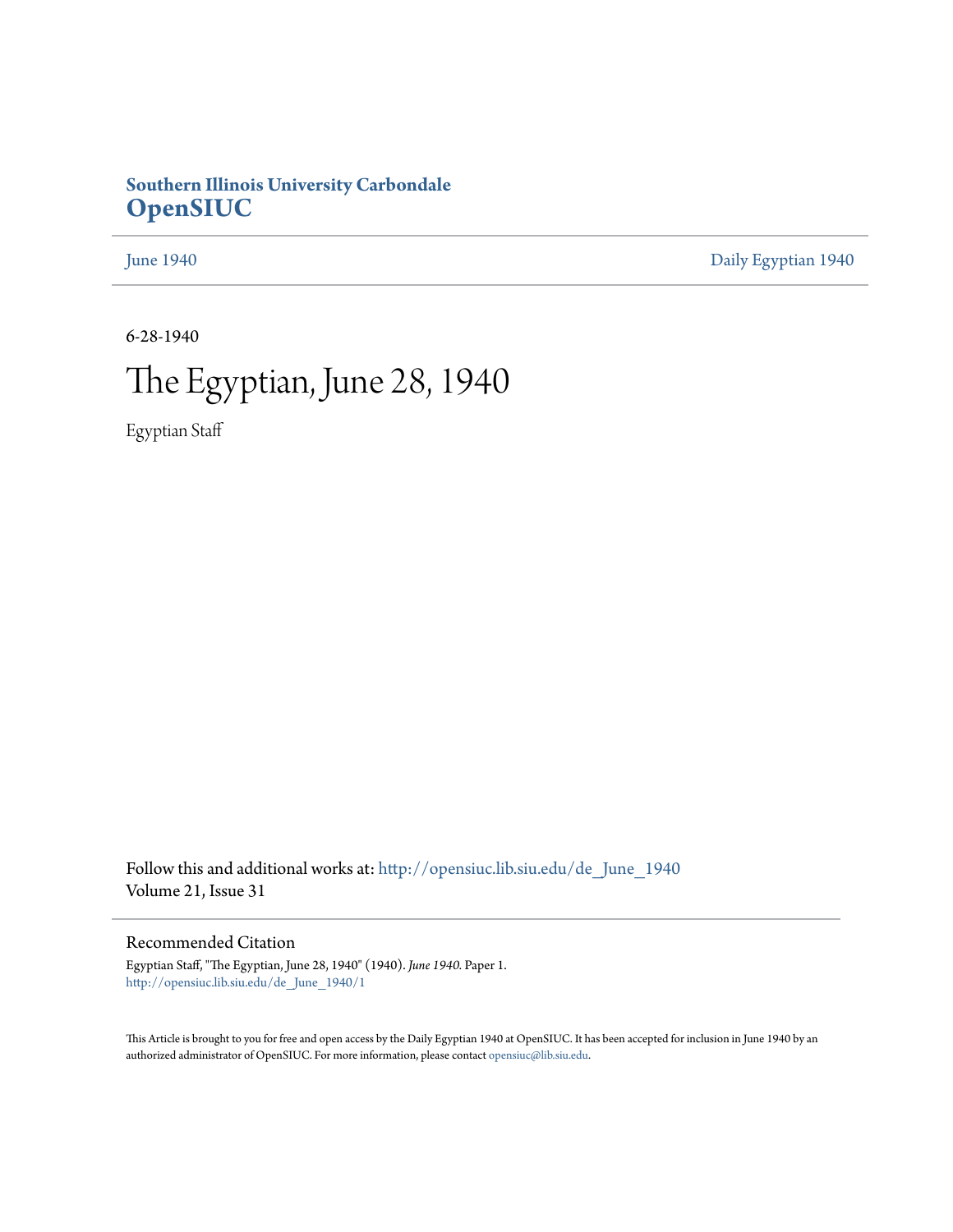



.<br>זמר

organized, fhis raral sel

(D. Howitén, of the organ is' the treasure steering committe

general charge for the conference, is as

Jonesboro, J. Belsswinger,

American Legion, Mound Wash 044 Berton

masce wean, Osta, English William William William (Elits), Carbondale.<br>
(Elits), Carbondale.<br>
Belbert Ryan, WPA, Herrin.<br>
Paul Blatter, NYA, Golconda.<br>
H. R. Wolfe, WPA, Pluckney.

At the present time, twenty-eight

<sub>25</sub> are represented, cach with<br>hy chairman and a committee enarman and a committee<br>o twelve members.<br>a detailed statement of the<br>will be published later. to twelve

#### \$15,000 Grant Approved By State to Redecorate Anthony Hall Dorm

thousand delives boy nd was granted on the au-<br>department to the campus<br>department to the campus<br>effore last to make a com-

has has appointed a comto refurnist wh a  $J<sub>0</sub>$  16  $\mathbf{d}$ rewiring ad the Allyn Training school

wift, of course, hefore redecoration will be

#### Hundred Seventy-Five Enroll in Reading School on Campus This Week

.<br>Annónske 195 othalaise students ! torni llego credit by satter<br>s of the conterence by sattending

small registration fee the mous this Institute Mfss.

**Stenson Directs** Summer Workshop in Rural Problems

Miss Helen Stenson of the raral sht hour course this summer calls addah monte

and creative

Sparta; typing. Camarellia es.<br>- Iradors **Sustando** Oráno John Pens.

DaOnai  $\overline{u}$ Visitors are

#### **Watson Addresses Municipal League** at Christopher

Mr. George H, Watson, of the litical science department. the Southern Hillsols branch of th Municinal League Jone 20, or Chri

in municipal gos

### already began to re- Samuels and Barron of Class of '39 Wed Last Year

Thomas Barron which took place Misseuri on August 26, 1939, has<br>cently Deen announced. ecentiv Both were graduated from

A. L. Will the cases of 39. 31.<br>are living in Ziegler at the present<br>time, where Barron is employed<br>director of adult education.<br>While in achool here Barr<br>served at business manager of was a member of Mrs. Barron Phi Kappa. associate editor of the Obelisk and<br>an honor student. Both were memrs of Sphinx

## Neckers Entertains. **Chemistry Majors** At Picnic Supper

Dr. Neckers entertained the of chemistry majors at a picule au<br>per at his home last Wednesda vening The faculty chrmistry departs

Welch Speaks to **Church Audience** 

D. Welch of the Botan:<br>at spoke at the First Chris **Yohuret** 

#### Williara Marberry Take: Recreation Class on Trip



Rushing at the Punch Bowl

ECAZEMELZYN

CARBONDALE, ILLINOIS. JUNE 28, 1940

committee.

# Dr. Armstrong, Coordinator, Praises Work of Local Staff For Study of Teacher Training Problems

a letter to Mr. Hal Hall, Dr. uel. ——<br>This committee Armstrong, coordinator for the Teacher Ed. earl Dr. William B. Schneider, who ex-

ing the problet

REPORTER UNCOVERS S. I. N. U. TRADITIONS 'SENIOR PASTURE", ONCE SCENE OF **GORY BATTLES, NOW FORGOTTEN** 

BY EILEEN CAMERON .<br>hetwaan elseese resemblad. don't feel like ramblin rather

tradi-According to

didn't

Writen brough  $_{\rm eff}$ ittle:<br>Tha

univer college and

### Patriotism is Theme of Radio Program

Patriotism will be the theme of Nermal University by the college may .<br>Wednesday, from

# **MADRIGALS WILL PRESENT MUSIC. JULY 8**

# **Easton Singers, Directed By**<br>Earl Weidner, Will Bridge Syan of Centuries

The Boston Madrigal Singers.

rbis snmmer.

Helen Rice and Dale

**Hitts Married Last** 

marciage of Helen Rice

NUMBER 31 **CONSERVATION/TO BE SUBJECT** OF LECTURE BY P. B. SEARS **OBERLIN COLLEGE BOTANIST** 

Change Announced in Orientation-Plan Freshman Dav

......<br>crientation next : from intimu y ves. Friday, August<br>Persinaan Davial S./L  $\overbrace{ }$  aid Miss  $\mathcal{L} = \mathcal{L} \times \mathcal{L}$ chairman of Orenta

 $\frac{1}{4}$   $\frac{1}{4}$  $10 - 7$ do some registration on Monde unen a e urged

aid avointastim he .<br>\*\*\*\*\*\*\* frosh.

Monday. nen will be requi where

distinc



William Heard Kilpatrick, on

in the progress

**Attend Conference** 

half-dozen le<br>half-dozen le<br>the S. L N.

Barnes and Woody

phases the

the universitie

NO SCHOOL

conterence

Mrs

bride and groc Christ on the 80 r<br>addressing

#### **Baptist Student Union** Sponsors Jamboree At Riverside Park

Buptlet Student Union hanch and playing many in

Scientist and Author Will Address Student Body at Assembly Monday

WELFARE

**CONFERENCE** 

WILL BE JULY 19-20

Dr. Paul Ble-dow Stores motors roofby and he the March, 1935. and Who  $\frac{1}{2}$ 1929

will

After spending two years armer seem. Microspending two lafama Epsilon.

.<br>In Ily dramatic

#### Borkon Awarded Grant By Plotz Foundation For Research Work

Eli(L. Borkon, of hysiology and health rtment. has been awarded a gran study

ssistant:

#### U. caupus last week Dr. Sina M. Mott Speaks at Third Union Service East of Campus Library

The third union service, held car of the campus library, last St éday

ervices which was of Wheeler<br>ast of Wheeler<br>Plans will be<br>biente. Young pr

invited to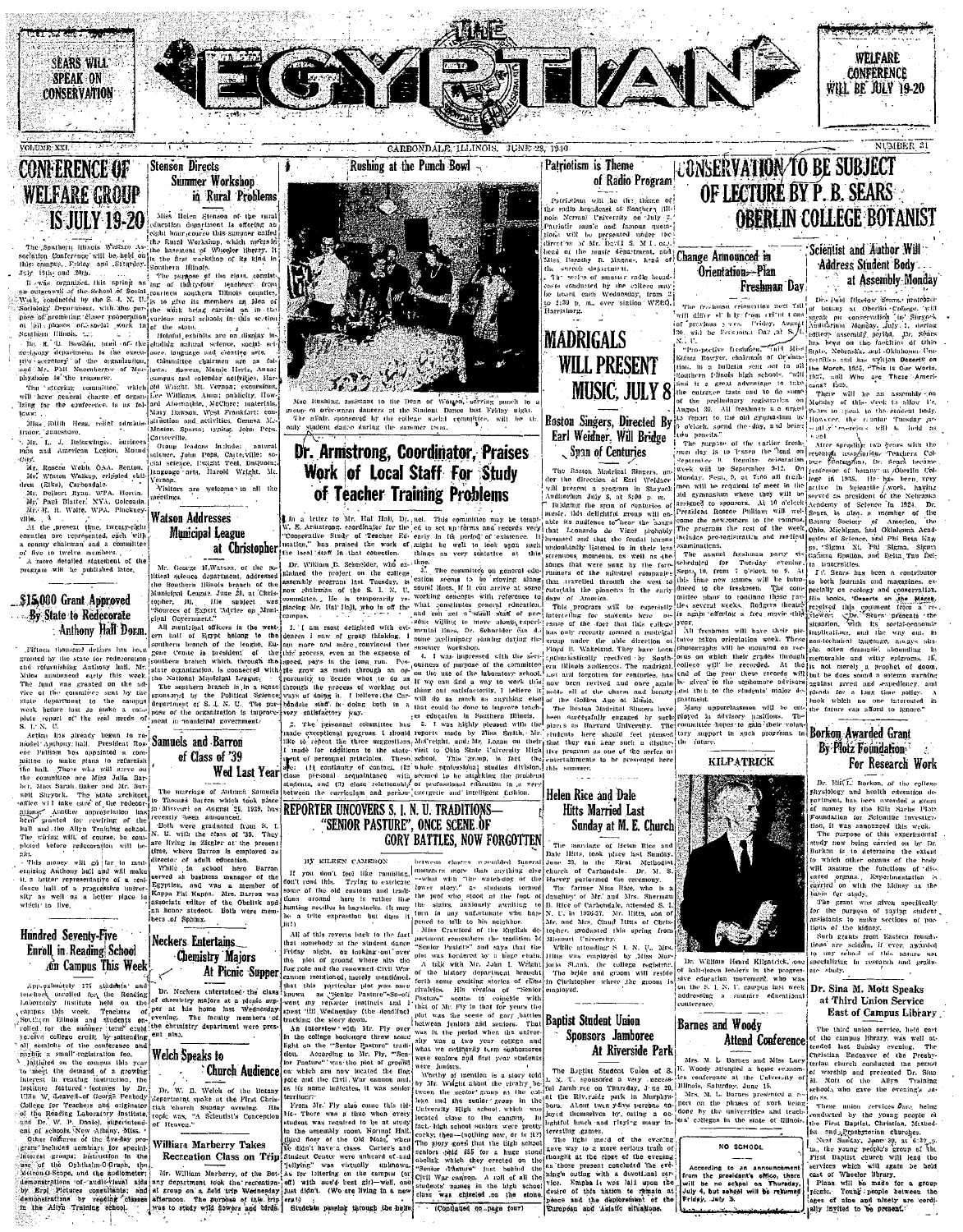

Page Two

## St. Louis Post-Dispatch Represents True Function of Newspaper in Democracy

Whether or not we sympathize with the St. Louis Post-Dis patch in its strident attack on President Roosevelt's foreign polley, we must certainly admire its courage in doing so.

Looked at objectively, without prejudice regarding its recent series of peace editorials beginning with "To the Brink", we<br>feel compelled to admit the Post-Dispatch represents the high est ideals of the press in a democratic society. At a time when<br>all but a few newspapers are submitting to a federal policy either because it is a federal policy or because economic interests newspaper in opposing the policy is extraordinarily refreshing

The Post-Dispatch believes, beyond a doubt, the President of the United States is leading us to war. Staff writers have observed in a logical, peace-minded manner the movements of the chief executive, and, after careful consideration have concluded the President is acting without approval from the people he leads.

In a democracy where leaders are responsible to the will of the people, it is highly desirable that the people have some effective means for expressing their<sup>3</sup>will. Without an instrument of expression, it becomes possible for leaders with strong per sonalities to dominate the crowds and to lead them over a nath something feel, in their better judgment, they ought not tread.<br>A weak-willed group may be led to the brink by a forceful leader unless within the group there are souls with courage to warn against the possible danger ahead. It is in this capacity that the St. Louis Pest-Dispatch has perfroned its great service to the Midwest.

Throughout the critical decade, the Post-Dispatch has main tained its integrity, its courage. It has pointed out merits with praise; it has sensed dangers with amazing perspicacity, and it has announced its convictions with audactiv. Throughout Roosevelt's administration, the Post has lauded him when it felt he was right, when it thought he was acting in the interests of the people. At the same time, it has not hesitated to criticize him when evidence indicated he was pursuing the wrong course.

In organized society there is a tendency to fall in line and follow the leader. Frequently this occurs when the majority<br>actually feels it is being led into perilous territory. The Post, maintaining its independence, has resisted the mob psychology and has consistently brought to light the better judgment of the common people. Letters which have been written to the newspaper since its campaign began have indicated that neonle in the Midwest are eight to one in favor of the stand it has taken against the national foreign policy.

It is even more important that a college newspaper, representing the student body, should strive at all times to print in<br>its editorials the student opinion, not opinions that are expressed in public, but opinions that expressed while individuals .<br>.<br>. not under strain, while they are in control of their faculties and give a cool, level-headed opinion.

The newspaper, it seems to many, will regain its influence in molding jublic destiny when it begins to reflect the opinion of<br>the masses, rather than the opinions of small controlling inter-<br>ests.. The Post-Dispatch is taking the lead in this movement.

# LAKE RIDGEWAY UNDERGOES SECOND DRAINAGE AND ADDITIONAL BEAUTIFICATION

This week, Lake Ridgeway is undergoing its second complete drainage in the last three years. This time it shall have a new wall, three years in the part of the centrally to consider the second its base. The centrally to ex plants will take place including the planting of irises and shrubs.

Personally, we hate to see the disappearance of the beautiful large red, white, and yellow water lilies, which encircled the fake.<br>Mr. Marberry of, the Botany department informs us that they shall merely transfer them to the state farm lake along with<br>the other worthwhile plants. The fish, turtles and other aqueous life shall also receive a similar transfer.

This dramage process will facilitate Mr. Cagle in observing growth fates of his marked turtles if they are found to be pres-<br>ent. All in all, we may say that this is another sample of the remarkable beautification going on about the campus throughout the year.-R. B.



THE ECYPTIAN

rights of the Forgotten Men, the shock troops of Freedom-

. Gen. Smedley Butler dies . an irreparable loss at this time dangerous in a democratic state.

ermany, in harsh armistice terms, occupies more than half of France ... to intern French navy till England is better ... ... ... ... These extra the presentation of the essential values of energy in the search of the parameter prop gluttonousness has been satis- intratic logic, mai France . . . to intern French navy till England is beaten .

Walter Lippmann . . . "the post-war generation have been miseducated by a swarm of ignorem thistorians, by reckless demagogues, and by foreign interests, into believing that Amer ica entered the other war because of British propaganda, the ica entered the other war because of *ETIMERIAN* CHARA (1998) of bankers, and a drummed up patricitic existsy. America entered the  $\frac{1}{2}$  that is calculated to destroy British sea-power--which protected America's vital Surface of principle in America ... investments in<br>foreign nations help only the privileged few . : . our concern is not for these nabobs in industry and banking, but for the many... Lippman—formerly "a man with a wealth of ideas, but now with the idea of wealth."

dvernor Stassen, Minnesota, keynotes Republicans into convention merriment and mazes . . . Wendell Wilkie booms Low ration and mass and Republicans see the light . . .<br>Dewey fades as sun rises and Republicans see the light . . . offer someone who shall be a tribute to their work-and someone who shall be a tribute to their work-and someone who has a chance ... there is no need for cheap party hossish

Illinois sheriffs, "the protectors of local industries and the inmeas such that the protectors of notational must have the advice of the F. B. I.—plan move against "Fifth Column" and other unregenerate agencies . . . these faithful preservers of our in-<br>regenerate agencies . . . these stitutions, and what have you, had better find something Forthwhile doing besides dealing in childish hallucinations.

enator Burke jutroduces bill for 'Selective Training and Ser entator surres murouses out for persecute ratating and set-<br>vice to include men between the ages of 18 to 665—"to pro-<br>teet the institutions and integrity of our nation, which are<br>gravely threatened."... Major Eliot, of " Watch" fame, says . . . "if enacted into law, it would create<br>the illusion of military strength in the minds of the Ameri-

# Southern Illinois Has Less Intense

The Court of Paysian Content in the propins and the properties of the European Court and Planet and Planet with the properties of the European Court and the Court of the Court of the Court of the Court of the Court of the

The Fifth Column

We will propose the company of the state of the state of the state of the state of the denomination is more effect than the denomination is more effect than the "statement" set-<br>the "statement" have recently set-<br>the "stat

the "statement" have recently set in morent is still all representing the coupling of the ratio of the prince of the particle of the statement is the control of the statement which can be determined in the control of the

hence of machine invasion are confascist leanings themselves, and we are forced to regard their pander<br>ings with tongue-in-cheek.

The weaknesses' of England France were not due to democracy,<br>but to the lack of ft. The "fall" of<br>the democracies can be credited to .....<br>their own undemocratic economic nolleles: to the short-sightedness of policies; to the short-sightedness of<br>their own Tory governments. The<br>European policy of England, and to<br>a lesser extent, perhaps, of France,<br>situpid and short-sighted, Let us re-<br>stupid and short-sighted, Let us re-

1 Hitler: If the stringed terms<br>of the strain and also be the control operation with the German Republic, were not sufficient to the<br>respect the control of the control of the control of the<br>stringed of the control of the against communism.

- S. League of Nations: The

straints are a set of the set of the set of the set of the set of the set of the set of the set of the set of the set of the set of the set of the set of the set of the set of the set of the set of the set of the set of t

**UNCLE ZACHARAY**<br>**LOOKS AT THE NEWS** *<u>ELetters</u>* to Writing a newspaper column once

Friday, June 28, 1940

the Editor

\*\*\*\*\*\*\*\*\*\*\*\*

Sincerely

Lear Eutror: The property move about the campus and much as anyone else, you have surely noted that a few of the faculty members have posted

seems to me, be encouraged and<br>practiced by every instructor on the

our own guas. Hitler probably don't lis-<br>the us none too well the way it is-<br>what with us being a right hand man<br>for what's left of the allies, I guess

(Continuel to Page Four)

.<br>Dear Editor:

PAUL STREET. FROM STREET, Alumni Executive Secretary<br>Northern Illinois State Teachers.<br>College, DeKalb.

Writing a newspaper column once  $\frac{1}{2}$  which the  $\frac{1}{2}$  with  $\frac{1}{2}$  with  $\frac{1}{2}$  with  $\frac{1}{2}$  with the head is like trying to Europe is Dern galaxies of the Engels of the Engels of the Engels of the British b Rhineland in world war number one; rece at DeKaib are spoon for the reachest in recking the paint; recking fees at DeKaib are spoon for quar-<br>on that railroad car so the French school year-that is \$15,00 per quar-<br>on that

I tension can be French (see ... We have no book rental for the filled can see the state in the last  $\frac{1}{2}$  (see ...) The last  $\frac{1}{2}$  (see ...) the last  $\frac{1}{2}$  (see ...) the last  $\frac{1}{2}$  (see ...) the last  $\frac{$ 

For the German people after the con- has the lowest rather than the high-queend France. He said, "Let use, est assessment for frees-that it is famous intensity from the same (e that you would charge sound a charge of the

figures you give are so vague and says he will guarantee everything<br>EXCEPT for having heaves, and be-

suppin and short-sighted, Let us re-<br>
six(SEPT for having lenger) and the same significant contributed.<br>
I. Versilies: This treaty was line in<br>the initial control of the same signification of the same significant<br>
and the of the feasily members have posted<br>of the state of the doors their sched-<br>the showing what hour or hours<br>they will be in their office and avail-<br>able for conferences with stylents.<br>able for conferences with stylents.

is something to take lessons from Is something to take leasests from  $\frac{1}{2}$  of the leasest from  $\frac{1}{2}$  in the control of the hand to shoot your left by the hand a dop that changes in the hand a dop that changes your colletons, by the property of the Except the same state and the same state in the main in the same state in main is not the main of the same state in the main is the same of a main in the same state in the same state in the same state in the same state in

# New York May Be Greatest Art Center of World As Result of War, Shryrock Predicts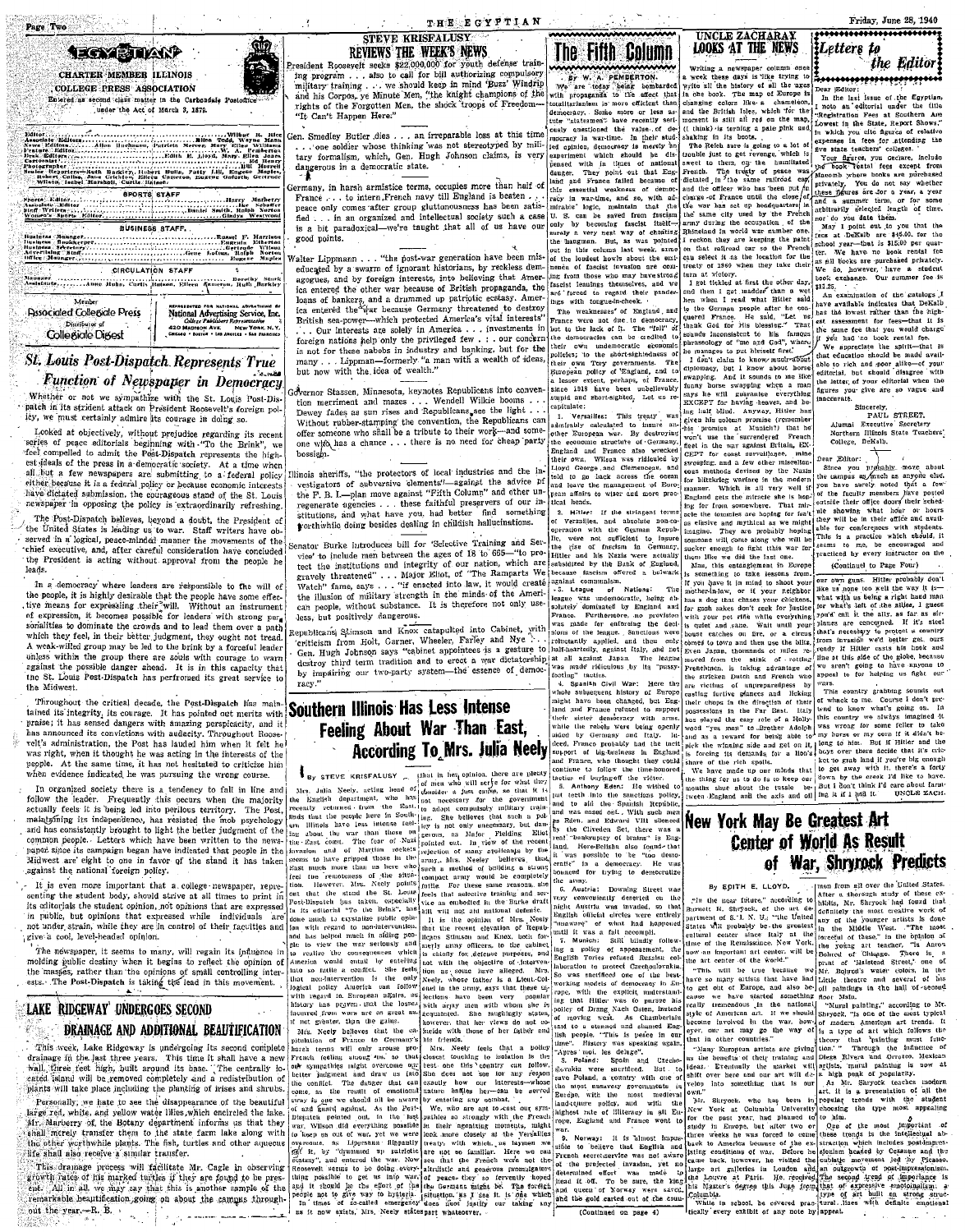Friday, June 28, 1940

# Kappa Phi Kappas and Spirits **Lead Summer Baseball League: Carter's Aces Lose to Ramblers**

A GIR With Tale Attached?<br>
Blue Monday attitudes were alle-<br>
viated for Mrs. Muzzey and her<br>Physicar Ecuceation 246 class when Cole of Ramblers Leads League Hitting-Boswell, Gaines, **Nelson and Dohanich Pace Pitchers** 

**EXERCISE THE CONFIDENTIAL CONFIDENTS.** This case of the strength of the strength and the picture is a strength of the strength of the strength of the strength of the strength of the strength of the strength of the streng



PHONE 79





. ...... umes.<br>Standings to date are:  $6. W. L. 80. Pet.$  $\begin{array}{cccccc} \textbf{G. W. L. SO. Pt.}\\ \textbf{G. W. L. SO. Pt.}\\ \textbf{G. M. O.} & \textbf{1.1 } 0 & 1 & 10 & 12.000\\ \textbf{G. N.} & \textbf{C. M. O.} & \textbf{C. M. O.} & \textbf{C. M. O.} \\ \textbf{D. M. O.} & \textbf{D. M. O.} & \textbf{D. M. O.} & \textbf{D. M. O.} \\ \textbf{D. M. M. O.} & \textbf{D. M. O.} & \textbf{D. M. O.} & \textbf{D. M. O.} \\$ 

**GRLS' SPORTS** 

total of twelve while playing it only one of the Januarantic condensation and to see the space of the  $\lambda$  and the space of the  $\lambda$  and the space of the space of the space of the space of the space of the space of the sp axm?

gam?<br>The Last Straw in Styles:<br>When the sun abling brightest,<br>and when the first hour archery<br>class is out on the far field shoot-<br>the bull, one, who wishes to<br>do so with energy of eyes in that<br>direction, can see Miss Davi tus a new style of hat for physical





**NOTICE!** 

24-28-Table Tennis Tourna

ume X+26-180e leams tourna-<br>
ment to mixed deubles.<br>
1906 - Sadminour Tournament.<br>
1919 - Badminton Tournament.<br>
1919 - Badminton Tournament.<br>
1914 - Richery, 45 o'clock.<br>
1919 - Signe Theories for Tennis

Tournament.<br>July 15-19—Tennis Tournament.

Proclaims French

Dav of Mourning

To be played.

uly

SUMMARY OF TENNIS MATCHES SHUTTLE'S After all the only difference between the girls of the last generation and this generation is one generation.

THE EGYPTIAN

A man by the name of Buser had a man by the name of Buyst had three children: John Burst, Nellie May Burst, and Charles Will Burst, According to last reports, none of them had.

**MUDDLE** 

้า มาไม

them had.<br>
Blest Be the Tic<br>
O, some will say that a gent's crave<br>
C, some will say that a gent's crave<br>
Should only be seen not heard.<br>
But I want a tie ...<br>That will make men erg. anga uni make men cry,<br>And render their vision blurred.

.<br>yearn, I long for a tie so long I yearn, I long for a tie so long<br>If will take two men to the it.<br>If such there should be,<br>Inst show it to me,<br>Wint ever the price TI buy it.

.<br>Give me a tie a wild tie one with a *barror* o<br>A fie that will blaze

u se ence sin :<br>In a hectic baze wn where the vest begin

Sandy Lake Bresze Sancy Lake Breeze<br>A spidier lost his left arm in the<br>ar, and so his right arm was left War, mot so his right arm was soleled that we right.<br>His left arm was not left but he had<br>one arm left and that was right. If<br>he had lost his right arm instead of<br>he had lost his right arm instead of<br>left hasted of bis rig

Meisenheimer says that one of the nost terrifying examples of reckless driving is me at work with a hammer and mails.

When strolling on a lovely moon-<br>light inght and you feel somewhat<br>embarrassell to speak your feelings,<br>hist say, "Unevirses<br>certurbinshipsing-<br>and particular Tast's 1 love you to<br>the Eskimo language, and will prob-<br>ably h I could put in a joke, but what's the use? You would only laugh at it.<br>Be good Alexander.

By Dorothy Sarchette.

New York University has note





601 W. College Phone 286



**Delicious Sandwiches** and Cold Drinks

Stop In Anytime





Fig. 3 to the first faculty-stretory  $(5.3, 6.1, 6.1, 6.1)$ <br>tennis to arrange of the Summer The semi-finals of this tournament<br>term has adrened to the semi-finals of the semi-finals of the way by this<br>without an upset bei

materia and to been piayed as danged as compared as the space of the primarity condition by the present of the particle, in the anti-transition of the material of the particle and  $Dx$ ,  $\Delta x = \Delta x$ ,  $\Delta y = \Delta x$ ,  $\Delta y = \Delta x$ ,  $\$ nassa nasa m<br>vas written.

dropped the second set by the same<br>score, and then won the third set

**COACH LINE** 

Occasions Earl Throgmorton, Prop.<br>Phone 192-X

**LEONARD'S** 

**BEAUTY** 

AND

**RARRER** 

 $SHOP$ 

Exper Service<br>Varsity Theatre Bldg.<br>Phone 420

Milk, 10c quart, delivered

CITY DAIRY

qt, Ice Cream...<br>qt. Sherbet.......

\$3.50

and up

**Also** Pint

Jack Cox of Carbonotals, Harry Wang uled for next Monday afternoon on of New Athens, and Ralph Licensi the clay counts.<br>
of New Athens, and Ralph Licensi the clay counts.<br>
(cf. Herrin, all esseeds particlopating), Another

mal, black Sheaffer fountain pen.<br>mal, black Sheaffer fountain pen.<br>Call at Egyptian office.

fold, containing student pilot permirold, containing student pilot permit,<br>divier's license, and activity ficket,<br>bearing name, Kenneth Potter, If<br>found, please returne to president's<br>office. Reward to finder.



.<br>Naw stock tennis balls

25e and up.

**CLINE-VICK** 

**DRUGCO.** 

Shampoo and

finger wave

50c

Southern Illinois' Leading Beauty Shop

With 8 expert operators and 3 manicurists

You pay no more for Groves Superior Service.

**BEAUTY SH** 

304 So. Illinois Next Door to Kroger's

Phone 27

**CAMPUS BULLETINS** FOUND-In block of 600 \$. Nor-

LOST-Dark brown leather bill





THIS WEEK'S FOUNTAIN SPECIAL Giant Lemon Freeze ......10c